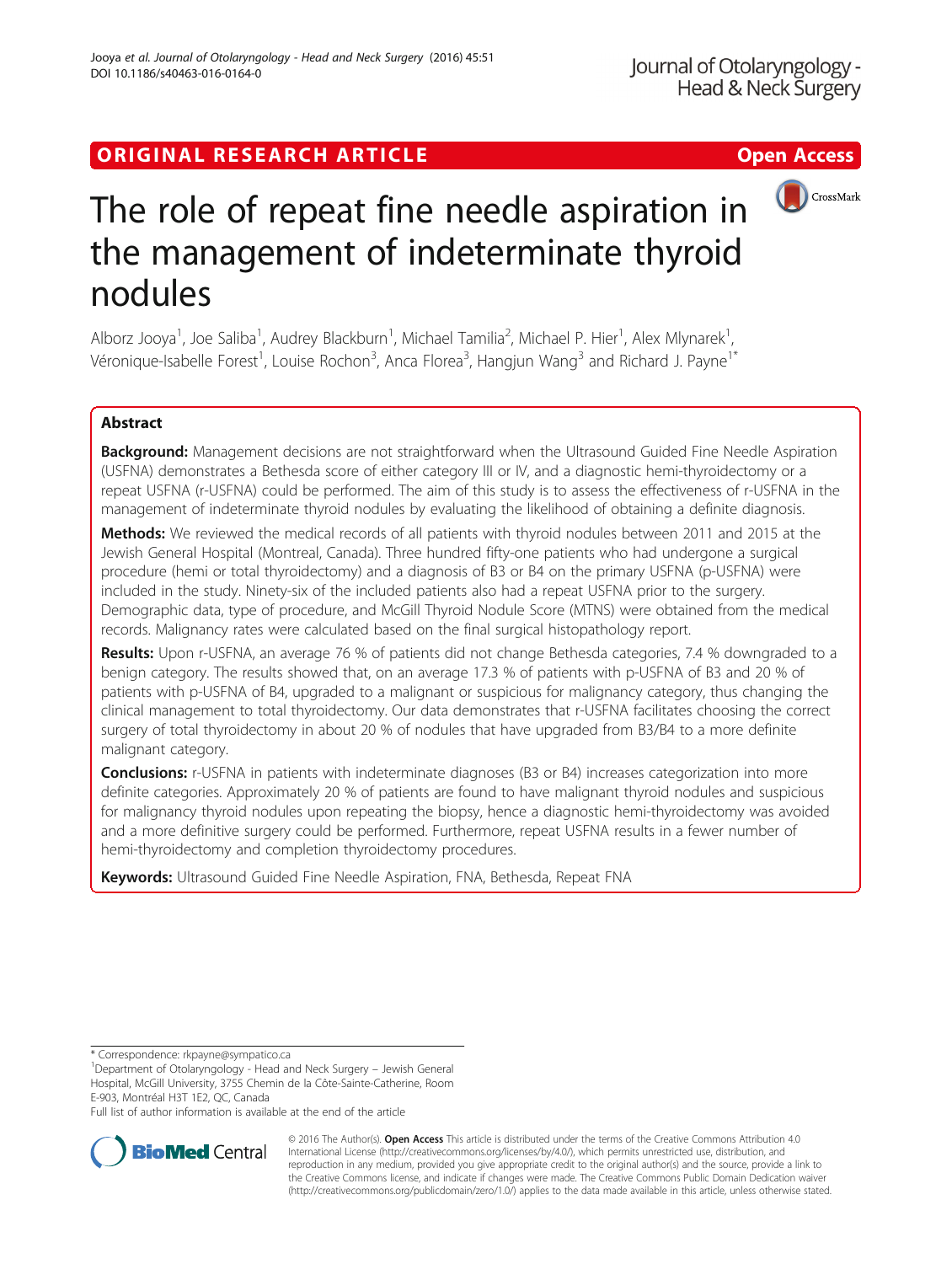# Background

Ultrasound Guided Fine Needle Aspiration (USFNA) is a cost-effective and highly reliable procedure used to evaluate and guide the management of thyroid nodules [[1\]](#page-4-0). The Bethesda System for Reporting Thyroid Cytopathology (BSRTC) has resulted in standardization, reproducibility and improved clinical significance of thyroid USFNA. It is comprised of the following six categories: B1, non-diagnostic; B2, benign; B3, Atypia of undetermined significance or follicular lesion of undetermined significance; B4, (suspicious for) Follicular neoplasm; B5, Suspicious for malignancy; B6, malignant. Management decisions are not straightforward when the USFNA demonstrates a Bethesda score of either category III (B3) or IV (B4) [\[2](#page-4-0)–[6\]](#page-4-0). In those instances, it is not uncommon for some patients to undergo diagnostic hemi-thyroidectomy to obtain a definitive diagnosis, while others prefer a more conservative approach and opt for a repeat USFNA (r-USFNA). However, none of these scenarios are ideal. A hemi-thyroidectomy is rarely the procedure of choice for a thyroid nodule: it is either unnecessary (in the event of a benign lesion) or inadequate (in the event of a malignant lesion). Likewise, the benefit of repeat USFNA is unclear with respect to its contribution to patient management. If the r-USFNA results in Bethesda II (B2), Bethesda V (B5) or Bethesda VI (B6), then management recommendations are more clear and the test is deemed to be useful. However, if the test yields a Bethesda I (B1), B3, or B4, then r-USFNA is not helpful. The aim of this study is to assess the effectiveness of repeat USFNA in the management of indeterminate thyroid nodules (B3 and B4) by evaluating the likelihood of obtaining a definite diagnosis. Moreover, this investigation assesses the usefulness of r-USFNA in the prevention of completion hemi-thyroidectomies in patients with initial B3 or B4 diagnoses.

### Methods

A retrospective chart review of all patients with thyroid nodules classified by BSRTC who underwent a hemi- or total thyroidectomy between 2011 and 2015 at the Jewish General Hospital (Montreal, Canada) was performed. Three hundred fifty-one patients who had undergone a surgical procedure (hemi or total thyroidectomy) and a diagnosis of B3 or B4 on the primary USFNA (p-USFNA) were included in the study. Ninety-six of the included patients also had a repeat USFNA prior to the surgery. Demographic data, type of procedure, and McGill Thyroid Nodule Score (MTNS) were obtained from the medical records. Patients with missing medical data or a diagnosis other than B3 or B4 on p-USFNA were excluded from the study. Malignancy rates were calculated based on the final surgical histopathology report. Fine needle aspirations were performed by otolaryngologists or interventional radiologists under ultrasound guidance using 25- or 27-gauge needle with typically one to four passes.

The decision to undergo thyroidectomy in the patient population was influenced by a high McGill Thyroid Nodule Score (MTNS). MTNS was previously shown to accurately represent the risk of malignancy in a thyroid nodule, given it takes into account a variety of demographic and clinical risk factors in addition to the cytological features evident on USFNA [\[7](#page-4-0)]. Other significant operative criteria for our patients included worrisome features on ultrasound, clinical suspicion and patient preference [\[8](#page-4-0)]. In addition, diagnostic surgery was recommended to patients with two consecutive diagnoses of B3 or B4 on p-USFNA and r-USFNA.

All statistical analyses were performed using SPSS (IBM Corp., Armonk, NY). This study was approved by the institutional Ethics Review Board (protocol CR15-20).

## Results

A total of 96 patients were retained in this study (Table 1). The mean age at diagnosis was 50.7 years (82.3 % female). Table 1 summarizes the pathological characteristics of the excised nodules. The lesions were categorized according to the final histopathological report as benign (40.6 %) or

|                        | Table 1 Patient demographics and pathological characteristics |  |  |
|------------------------|---------------------------------------------------------------|--|--|
| of the excised nodules |                                                               |  |  |

| Variable                        | Participants<br>$(n = 96)$ |
|---------------------------------|----------------------------|
| Age, years                      |                            |
| Mean (SD)                       | 50.7 (12.2)                |
| Range                           | 19-75                      |
| Gender, %                       |                            |
| Male                            | 17.7                       |
| Female                          | 82.3                       |
| Nature of lesions, n (%)        |                            |
| Benign                          | 39 (40.6)                  |
| Malignant                       | 57 (59.4)                  |
| Type of Lesion, n (%)           |                            |
| Papillary Carcinoma             | 56 (58.3)                  |
| Follicular Adenoma              | 25(26.0)                   |
| Other                           | 15 (15.6)                  |
| Histology, n (%)                |                            |
| Unifocal lesion                 | 63 (65.6)                  |
| Multifocal lesion               | 33 (34.4)                  |
| Size of Malignant Lesion, n (%) |                            |
| $size < 1$ cm                   | 17 (29.8)                  |
| $1 = <$ size $<$ 2 cm           | 21 (36.8)                  |
| $2 = <$ size $<$ 4 cm           | 17 (29.8)                  |
| $size$ = 4 cm                   | 2(3.5)                     |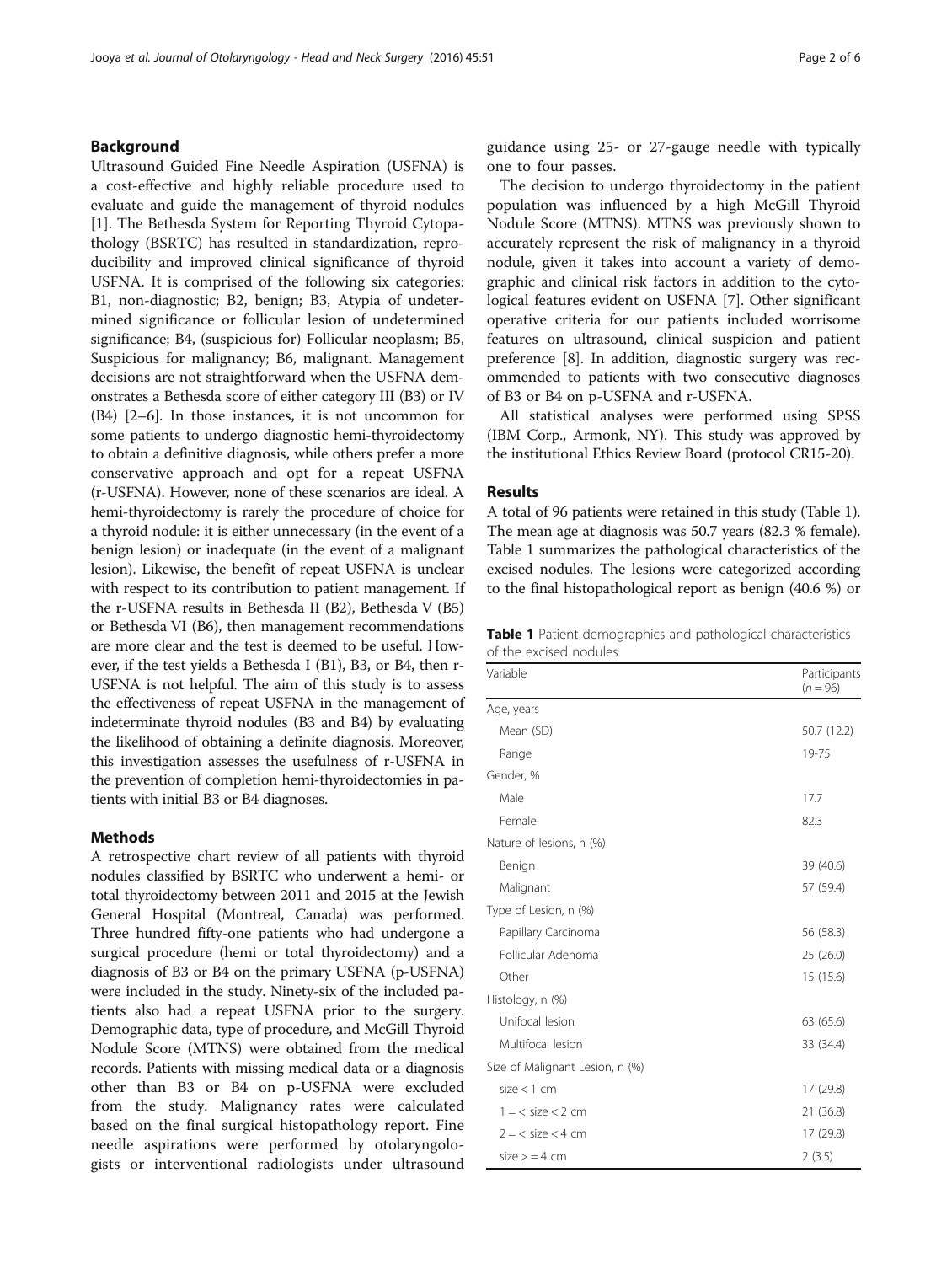malignant (59.4 %). Papillary thyroid carcinoma comprised the most common type of histology (58.3 % of all lesions). 56.6 % of nodules were multifocal in histology. In addition, the highest proportion (36.8 %) of malignant thyroid nodules in this study were between 1 and 1.9 cm.

Nodules were reclassified after r-USFNA as suspicious for malignancy or malignant (B5 or B6) in 17.3 % of B3 and 20.0 % of B4 nodules. Moreover, 7.4 % of patients with a score of B3 on p-USFNA had a result of benign lesion (B2) on r-USFNA. The proportion of malignancy on final histopathological reports of lesions categorized as B3 or B4 on primary and repeat USFNAs is shown in Table 2. After p-USFNA, 58.0 % of nodules categorized as B3 and 66.7 % of B4 lesions were found to be malignant. Similarly, 54.6 % of lesions classified as B3 after r-USFNA and 55.7 % of B4 were confirmed to be malignant.

The distribution of Bethesda categories after r-USFNA for lesions initially diagnosed as either B3 or B4 is demonstrated in Table 3, and the corresponding percentage of malignancy of each category is summarized in Table 4.

In addition, differences in the rates of hemi- and completion thyroidectomies between patients with and without a repeat USFNA has been investigated (Table [5\)](#page-3-0). 255 patients had only one USFNA study and did not undergo a repeat procedure; 121 of these patients had a hemi-thyroidectomy operation (47.45 %). Out of the 96 patients who had a repeat USFNA after the diagnosis of B3 or B4 on p-USFNA, 36 underwent hemi-thyroidectomy (37.50 %). Furthermore, 16 out of 255 patients (6.27 %) without r-USFNA underwent completion thyroidectomy, compared to 3 out of 96 (3.12 %) in patients who obtained a r-USFNA.

# **Discussion**

Although previous studies have compared the outcomes of repeat USFNAs with the primary ones, post-operative histopathological data has been missing from all the previous similar studies, except one by VanderLaan [\[1](#page-4-0)]. This study is the first to examine the significance of repeating USFNA in patients with p-USFNA diagnosis of B4, and to explore the significance of r-USFNA in guiding the clinical decision of performing hemi-thyroidectomy versus total thyroidectomy for indeterminate nodules. This study aims to address the gap in the literature with

Table 2 Proportion of malignancy as a function of Bethesda score for p-USFNA and r-USFNA

| Diagnostic study | Bethesda score | Number of<br>cases (%) | Malignant final<br>pathology, n (%) |
|------------------|----------------|------------------------|-------------------------------------|
| p-USFNA          | B3             | 81 (84.4)              | 47 (58.0)                           |
|                  | B <sub>4</sub> | 15 (15.6)              | 10(66.7)                            |
| r-USFNA          | B <sub>3</sub> | 55 (73.3)              | 30 (54.6)                           |
|                  | B4             | 18 (26.7)              | 10(55.7)                            |

Abbreviations: p-USFNA primary fine-needle aspiration, r-USFNA Repeat fine-needle aspiration, B3 Bethesda score III, B4 Bethesda score IV

Table 3 Distribution of repeat USFNA cytology according to initial Bethesda classification

| p-USFNA        | r-USFNA        |                |           |                |           |       |
|----------------|----------------|----------------|-----------|----------------|-----------|-------|
|                | B <sub>2</sub> | B <sub>3</sub> | <b>B4</b> | B <sub>5</sub> | <b>B6</b> | Total |
| B <sub>3</sub> |                |                |           |                |           |       |
| Frequency      | 6              | 50             | 11        | 14             | 0         | 81    |
| %              | 7.4            | 77.2           | 13.6      | 17.3           | 0         |       |
| <b>B4</b>      |                |                |           |                |           |       |
| Frequency      | 0              | 5              | 7         | 1              | 2         | 15    |
| %              | 0              | 33.3           | 46.7      | 6.7            | 13.3      |       |
| Total          |                |                |           |                |           | 96    |

Abbreviations: p-USFNA primary fine-needle aspiration, r-USFNA Repeat fine-needle aspiration, B2 Bethesda score II, B3 Bethesda score III, B4 Bethesda score IV, B5 Bethesda score V, B6 Bethesda score VI

regards to correlation of results of repeat USFNA and final surgical pathology. However, there exists a trade off between having definite histopathological data and selecting a well-representative sample from the patient population. Necessitating previous hemi- or total thyroidectomy, as an inclusion criterion in this study, may act to introduce a source of selection bias.

Bethesda categories B3 and B4 comprise a variety of heterogeneous lesions that are neither benign (category B2) nor sufficiently atypical for making a diagnosis of suspicious (category B5) or malignant (category B6) lesions [[9](#page-4-0)–[11](#page-4-0)]. Thus, there is great variability in the literature as to whether patients with such indeterminate diagnoses should undergo surgery or not. Previous investigations have demonstrated that r-USFNA increases the rate of reclassification of indeterminate nodules into one of the more definitive categories of BSRTC and a higher percentage diagnosis of malignancy (categories B5 or B6) [[1, 2, 5, 6, 12](#page-4-0)–[15\]](#page-4-0). However, there exists great variation surrounding the extent of such reclassification in the literature. The percentage of B3 lesions on p-USFNA that upgrade into a more definitive category of B5 or B6 upon performing r-USFNA ranges from 1.35 to 24.77 % with an average of 11.03 % of cases

Table 4 Percent malignancy of individual Bethesda scores after repeat USFNA, as compared with initial USFNA

| p-USFNA        | r-USFNA        | Number of cases (%) | Malignant final<br>pathology, n (%) |
|----------------|----------------|---------------------|-------------------------------------|
| B <sub>3</sub> | B <sub>2</sub> | 6(7.4)              | 0(0.0)                              |
| $(n = 81)$     | <b>B3/B4</b>   | 61(75.3)            | 33 (54.01)                          |
|                | <b>B5/B6</b>   | 14 (17.3)           | 14 (100.0)                          |
| B4             | B <sub>2</sub> | 0(0)                | O(NA)                               |
| $(n = 15)$     | <b>B3/B4</b>   | 12 (80)             | 7(58.33)                            |
|                | <b>B5/B6</b>   | 3(20)               | 3(100.0)                            |

Abbreviations: p-USFNA primary fine-needle aspiration, r-USFNA Repeat fine-needle aspiration, B2 Bethesda score II, B3 Bethesda score III, B4 Bethesda score IV, B5 Bethesda score V, B6 Bethesda score VI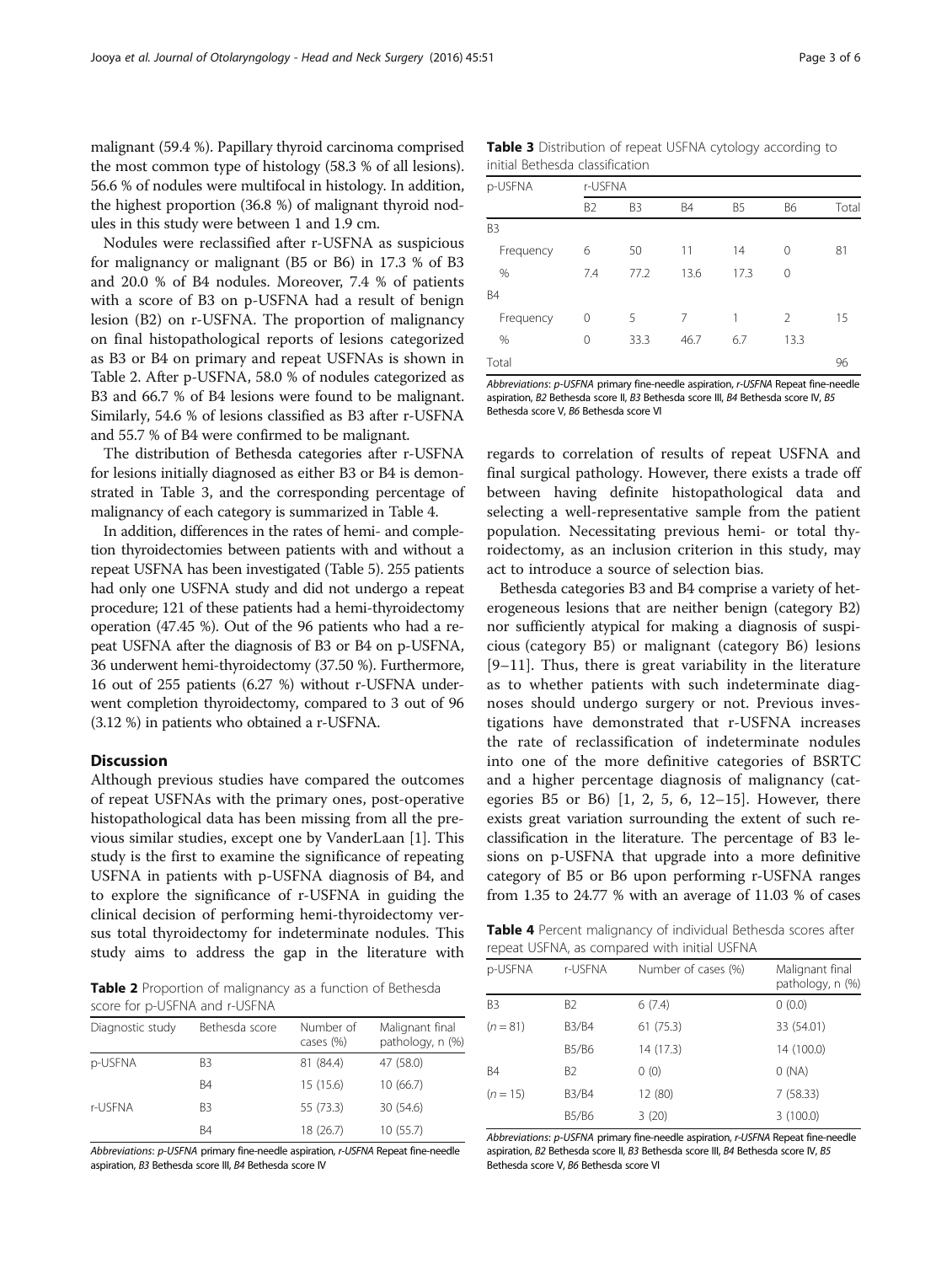<span id="page-3-0"></span>Table 5 Frequency and percentage of hemi- and completion thyroidectomy operations in patients with one or two USFNA diagnostic studies, and a score of B3 or B4 on the initial USFNA

| and gridden a stadiol farita and society of the second results in the minimum of $\sim$ |                              |                                      |                                   |  |
|-----------------------------------------------------------------------------------------|------------------------------|--------------------------------------|-----------------------------------|--|
| Diagnostic<br>study                                                                     | Hemi-thyroidectomy,<br>n (%) | Completion<br>thyroidectomy,<br>n(%) | Total number of<br>operated cases |  |
| p-USFNA<br>$(B3$ or $B4)$                                                               | 121 (47.45)                  | 16(6.27)                             | 255                               |  |
| p-USFNA<br>$(B3$ or $B4$ ) +<br>r-USFNA                                                 | 36 (37.50)                   | 3(3.12)                              | 96                                |  |

Abbreviations: p-USFNA primary fine-needle aspiration, r-USFNA Repeat fine-needle aspiration, B3 Bethesda score III, B4 Bethesda score IV

[[6, 12, 15](#page-4-0)–[21](#page-5-0)]. Our data shows that performing a second USFNA results in an upgrade from indeterminate to more definitive categories of Bethesda classification in approximately 20 % of patients, hence changing their clinical management. Specifically, as a result of r-USFNA, surgical intervention was chosen over clinical follow up in 17.3 and 20.0 % of patients with initial BSRTC score of B3 and B4 respectively.

The efficacy of r-USFNA in avoiding a completion thyroidectomy has also been assessed in this study. Diagnostic hemi-thyroidectomy for B3 nodules is not uncommon, and similarly, BSRTC recommends performing lobectomy for B4 lesions. However, our data demonstrates that r-USFNA facilitates choosing the correct surgery (i.e. total thyroidectomy) in about 20 % of nodules that were upgraded from B3/B4 to a more definite malignant category. In these patients, diagnostic hemi- and therapeutic completion thyroidectomies could be avoided. The same concept applies for patients downgraded to a benign diagnosis. In this investigation, 7.4 % of nodules downgraded from B3 to a benign category of B2 after repeating the USFNA. In this group of patients, the clinical management would have changed to a more conservative one not warranting surgery, had they not had a high MTNS score. The proportion of cases in our study that downgraded to a benign score of B2 after r-USFNA are not consistent with those reported in the literature however, ranging from 42.3 to 78.4 % of cases (average 60.3 %) [[6](#page-4-0), [16](#page-4-0)–[18](#page-4-0), [20](#page-4-0), [21\]](#page-5-0). The reason for this discrepancy could be attributed to the very small number of samples in our study that had a repeat USFNA score of B2. In this study, repeating USFNA has been proven to be effective in identifying nodules that are malignant and suspicious for malignancy to undergo total thyroidectomy, but not in ruling-out surgery for benign nodules upon r-USFNA. The reason behind such difference could be due to the fact that all patients in this study had met operative criteria, based on their MTNS score.

In brief, although as per latest guidelines published by the American Thyroid Association, hemi-thyroidectomy may be beneficial in definitive histological diagnosis of indeterminate nodules, repeat USFNA could lead to a clarity of diagnosis preventing the need for lobectomy [[22\]](#page-5-0). In specific, repeat USFNA of an indeterminate nodule may lead to a change to a more conservative management of a benign nodule or upstaging and total thyroidectomy for a malignant lesion. These results have potential implications for cost reduction in the health care system, prevention of patient work absenteeism, and the avoidance of repeat anesthesia.

The analysis of our thyroidectomy database revealed that performing a second USFNA biopsy decreased the number of hemi-thyroidectomy procedures by 9.95 % and prevented a second surgery in approximately 3 % of cases. The discrepancy between the predicted (20 %) and actual (3 %) rate of reduction in completion thyroidectomy surgeries could be attributed to the fact that many of our patients with one USFNA result of B3/B4 underwent total thyroidectomy in the context of a high MTNS score and increased clinical suspicion of malignancy.

Although no data in the literature compared changes in BSRTC categories after repeating USFNA in nodules initially classified as B4, our results for B3 cases on p-USFNA are consistent with the values reported in similar investigations. Specifically, our results show that the proportion of nodules that were reclassified from B3 into B5/B6 after r-USFNA are similar to those reported by VanderLaan (17.8 %), Chen (15.4 %), Yassa (14.16 %) and Baloch (19.42 %) [\[16](#page-4-0), [17](#page-4-0), [21](#page-5-0), [23\]](#page-5-0).

Our results demonstrate a greater rate of malignancy than what is reported in the BSRTC classification. According to the BSRTC, the risk of malignancy is reported to be 5–15 % for a diagnosis of B3, and 15–30 % for B4 [[9\]](#page-4-0). However, a systematic review has demonstrated a large variation in the risk of malignancy associated with B3 classification, ranging from 6 to 96.7 % (average of 32.7 %) [[3, 14](#page-4-0), [15](#page-4-0), [23\]](#page-5-0). Likewise, similar issues occur for the B4 classification. In our study, the overall risk of malignancy, as confirmed by the histopathological data, for a thyroid nodule classified as B3 or B4 on p-USFNA was higher than previous reports in the literature, with 58.0 % of B3 and 66.7 % of B4 nodules confirmed to be malignant [[1](#page-4-0)–[5](#page-4-0), [11](#page-4-0)]. This difference could be explained by the fact that all the patients included in our study had undergone either hemi- or full thyroidectomy procedure, potentially leading to a selection bias. Furthermore, the heterogeneous nature of B3 and B4 categories and disparities in their interpretations could be considered another factor that has led to the higher rates of malignancies in this study.

The decision to perform surgery in our patient population was not solely limited to the results of the USFNA, but was also influenced by a high MTNS score. MTNS portrays a more accurate account of risk of malignancy by taking into consideration salient factors such as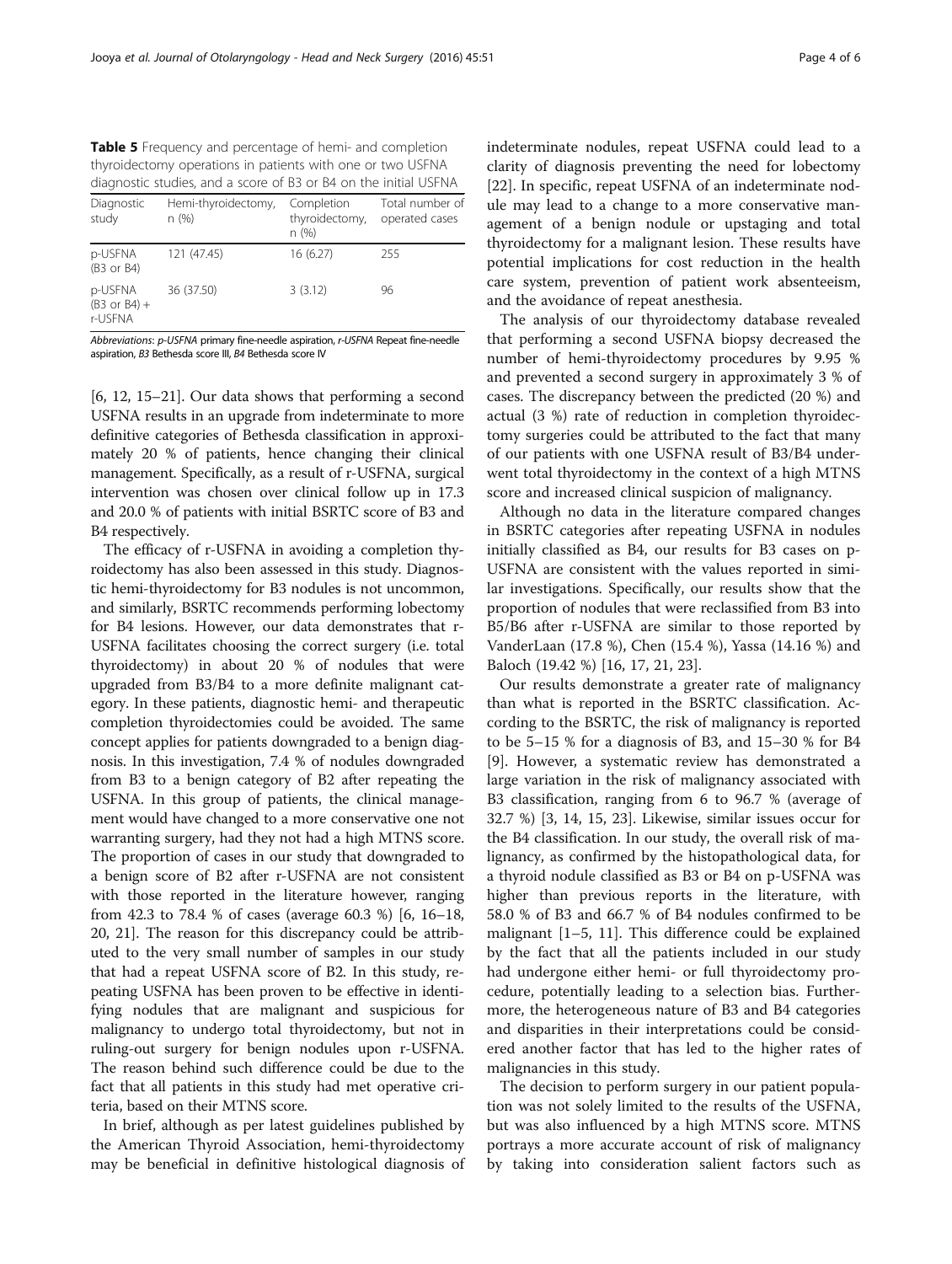<span id="page-4-0"></span>patient demographics, family history and previous radiation exposure. It also incorporates adverse features on ultrasound and on PET scans as an adjunct to the cytological properties of nodules. Thus, an elevated clinical suspicion of malignancy as suggested by the MTNS score, in conjunction with patient and physician preferences, comprise the operative criteria in our institution and guide the clinical decision making.

There are a number of limitations to this study. First, since all of the patients in this investigation have undergone surgery, a selection bias may explain the higher calculated risk of malignancy of B3/B4 nodules. Other limitations include the retrospective nature of the study and the small number of samples that have a repeat USFNA result consistent with a benign nodule (B2).

# Conclusions

Repeating USFNA in patients with indeterminate diagnoses (B3 or B4) increases categorization into more definite diagnostic categories. Close to 20 % of patients are found to have malignant or suspicious thyroid nodules upon repeating the biopsy, hence a diagnostic hemithyroidectomy was avoided and a more definitive surgery could be performed. Furthermore, repeat USFNA results in a fewer number of hemi-thyroidectomy and completion thyroidectomy procedures.

#### Abbreviations

B2: Bethesda score II; B3: Bethesda score III; B4: Bethesda score IV; B5: Bethesda score V; B6: Bethesda score VI; BSRTC: Bethesda System for Reporting Thyroid Cytopathology; p-USFNA: Primary Fine Needle Aspiration; r-USFNA: Repeat Fine Needle Aspiration; USFNA: Ultrasound Guided Fine Needle Aspiration

#### Funding

No funding has been provided for this research study.

#### Availability of data and materials

The dataset supporting the conclusions of this article is available in the FigShare repository (DOI: [10.6084/m9.figshare.3382846](http://dx.doi.org/10.6084/m9.figshare.3382846)) at [https://figshare.com/s/661d890](https://figshare.com/s/661d890ab3d30ac3abb5) [ab3d30ac3abb5](https://figshare.com/s/661d890ab3d30ac3abb5).

#### Authors' contributions

All authors have materially participated in the article preparation, and all have approved the final article.

#### Competing interests

The authors declare that they have no competing interests.

#### Ethics approval and consent to participate

Ethics approval has been obtained from the research ethics committee at the Jewish General Hospital, Montreal, Canada for use of human data through retrospective chart review CR15-20. No individual person's data has been published in this study.

#### Disclosure

Nothing to disclose. All authors have materially participated in the article preparation, and all have approved the final article.

#### Author details

<sup>1</sup>Department of Otolaryngology - Head and Neck Surgery – Jewish General Hospital, McGill University, 3755 Chemin de la Côte-Sainte-Catherine, Room E-903, Montréal H3T 1E2, QC, Canada. <sup>2</sup>Division of Endocrinology, Jewish

General Hospital - McGill University, Montreal, QC, Canada. <sup>3</sup>Department of Pathology, Jewish General Hospital - McGill University, Montreal, QC, Canada.

## Received: 1 June 2016 Accepted: 10 October 2016 Published online: 18 October 2016

#### References

- 1. VanderLaan PA, Marqusee E, Krane, JF. Clinical outcome for atypia of undetermined significance in thyroid fine-needle aspirations: should repeated fna be the preferred initial approach? Am J Clin Pathol. 2011;135:770–5.
- 2. Hyeon J, Ahn S, Shin JH, Oh YL. The prediction of malignant risk in the category "atypia of undetermined significance/follicular lesion of undetermined significance" of the Bethesda System for Reporting Thyroid Cytopathology using subcategorization and BRAF mutation results. Cancer Cytopathol. 2014;122:368–76.
- 3. Kholova I, Ludvikova M. Thyroid atypia of undetermined significance or follicular lesion of undetermined significance: an indispensable bethesda 2010 diagnostic category or waste garbage? Acta Cytol. 2014;58:319–29.
- 4. Mathur A, Najafian A, Schneider EB, Zeiger MA, Olson MT. Malignancy risk and reproducibility associated with atypia of undetermined significance on thyroid cytology. Surgery. 2014;156:1471–6. discussion6.
- 5. Sullivan PS, Hirschowitz SL, Fung PC, Apple SK. The impact of atypia/follicular lesion of undetermined significance and repeat fine-needle aspiration: 5 years before and after implementation of the Bethesda System. Cancer Cytopathol. 2014;122:866–72.
- 6. Wong LQ, LiVolsi VA, Baloch ZW. Diagnosis of atypia/follicular lesion of undetermined significance: An institutional experience. Cyto J. 2014;11:23.
- 7. Varshney R, Forest VI, Mascarella MA, et al. The Mcgill thyroid nodule score inverted question mark does it help with indeterminate thyroid nodules? J Otolaryngol. 2015;44:2.
- 8. American Thyroid Association Guidelines Taskforce on Thyroid N, Differentiated Thyroid C, Cooper DS, et al. Revised American Thyroid Association management guidelines for patients with thyroid nodules and differentiated thyroid cancer. Thyroid. 2009;19:1167–214.
- 9. Cibas ES, Ali SZ. The Bethesda System for Reporting Thyroid Cytopathology. Thyroid. 2009;19:1159–65.
- 10. Crippa S, Mazzucchelli L, Cibas ES, Ali SZ. The Bethesda System for reporting thyroid fine-needle aspiration specimens. Am J Clin Pathol. 2010;134:343–4. author reply 5
- 11. Horne MJ, Chhieng DC, Theoharis C, et al. Thyroid follicular lesion of undetermined significance: Evaluation of the risk of malignancy using the two-tier sub-classification. Diagn Cytopathol. 2012;40:410–5.
- 12. Dincer N, Balci S, Yazgan A, et al. Follow-up of atypia and follicular lesions of undetermined significance in thyroid fine needle aspiration cytology. Cytopathol. 2013;24:385–90.
- 13. Gerhard R, Boerner SL. Evaluation of Indeterminate Thyroid Cytology by Second-Opinion Diagnosis or Repeat Fine-Needle Aspiration: Which Is the Best Approach? Acta Cytologica. 2015;59(1):43-50.
- 14. Gocun PU, Karakus E, Bulutay P, Akturk M, Akin M, Poyraz A. What is the malignancy risk for atypia of undetermined significance? Three years' experience at a university hospital in Turkey. Cancer Cytopathol. 2014;122:604–10.
- 15. Ho AS, Sarti EE, Jain KS, et al. Malignancy rate in thyroid nodules classified as Bethesda category III (AUS/FLUS). Thyroid. 2014;24:832–9.
- 16. Yassa L, Cibas ES, Benson CB, et al. Long-term assessment of a multidisciplinary approach to thyroid nodule diagnostic evaluation. Cancer. 2007;111:508–16.
- 17. Vanderlaan PA, Krane JF, Cibas ES. The frequency of 'atypia of undetermined significance' interpretations for thyroid fine-needle aspirations is negatively correlated with histologically proven malignant outcomes. Acta Cytol. 2011;55:512–7.
- 18. Graciano AJ, Chone CT, Fischer CA, Bublitz GS, Peixoto AJ. Repeated fine-needle aspiration cytology for the diagnosis and follow-up of thyroid nodules. Braz J Otorhinolaryngol. 2014;80:422–7.
- 19. Faquin WC, Baloch ZW. Fine-needle aspiration of follicular patterned lesions of the thyroid: Diagnosis, management, and follow-up according to National Cancer Institute (NCI) recommendations. Diagn Cytopathol. 2010;38:731–9.
- 20. Chen JC, Pace SC, Chen BA, Khiyami A, McHenry CR. Yield of repeat fineneedle aspiration biopsy and rate of malignancy in patients with atypia or follicular lesion of undetermined significance: the impact of the Bethesda System for Reporting Thyroid Cytopathology. Surgery. 2012;152:1037–44.